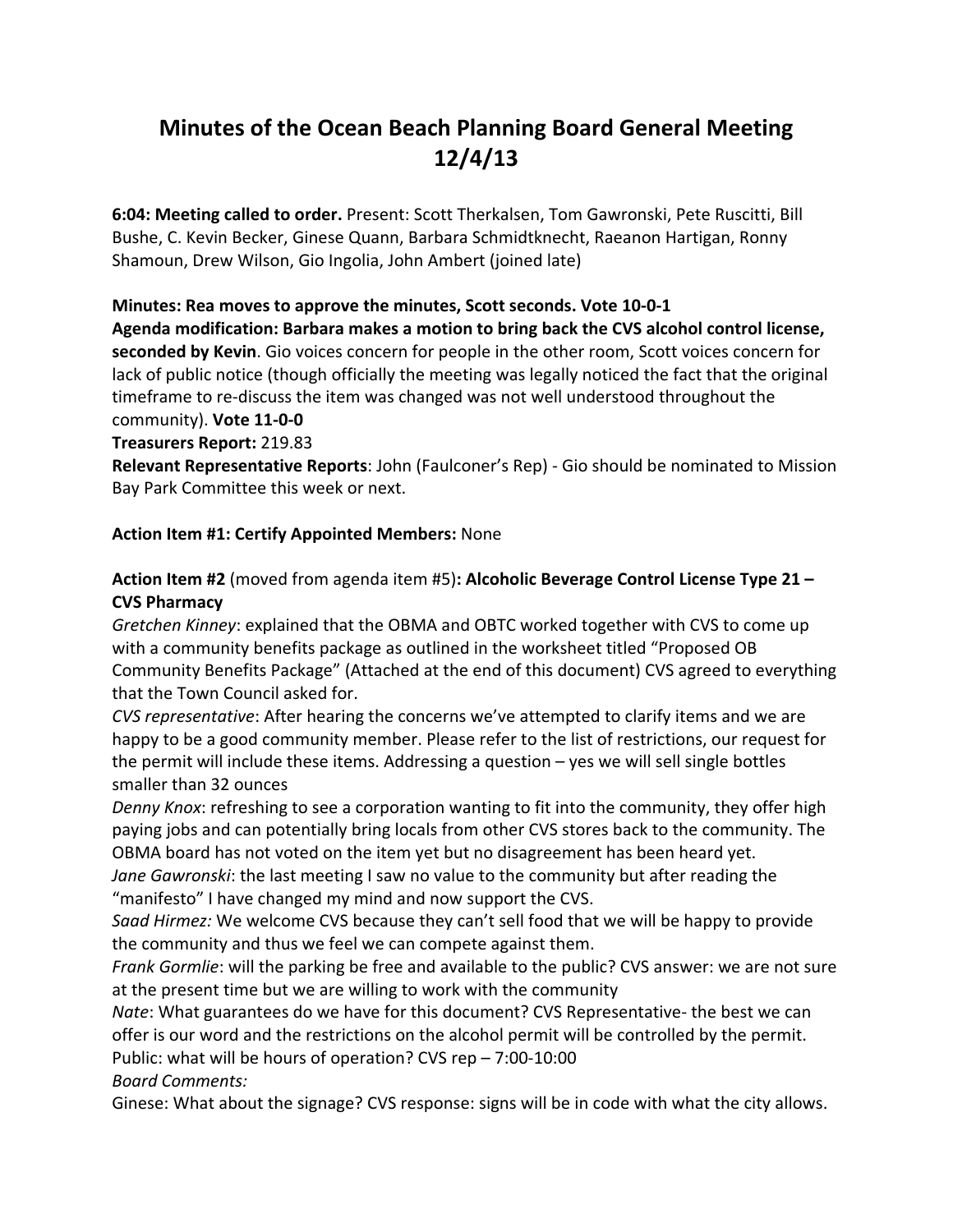*Rae:* Thanks for all the work. I'm pleased.

*Gio*: as a member of the OBTC I was not involved with this. I am encouraged to see that CVS has stepped up. Also happy CVS favors the plastic bag plan.

*Kevin*: Satisfied with the benefits package

*Pete*: wish there was a different tenant as everyone does but at the same time all we can vote on is the alcohol permit and since that's all we are voting on then I'd have to favor it. *Drew*: initial reaction was to vote against but if it is only the license it would be hard to deny it. *Scott*: appreciates the work that community organizations have done with CVS. The representative from CVS has stated that nothing has changed since the last meeting; why would opinions change at all. They have not addressed the major concerns from last time, especially in regards to their lack of any fresh food for the community. CVS has done reasonable things you would expect of any business without addressing the real concerns raised at the last meeting and since this meeting was slipped in at the last minute without as much community interest I'm going to vote for those community members who didn't hear about this meeting and I will not support the license.

*Barbara*: what is the projected lease date? CVS – proposed opening is late 2014 *Ronny*: when the Appletree moved out ideally a new supermarket would go in but today's rents will not allow any supermarket to go in there. I'm supportive of the CVS but with the liquor license the one issue is that we are adding a new license. So while I support CVS I think there should be further restrictions on the license.

*Drew:* We have to think about the long term vision of this community instead of focusing on getting something in there now. Markets, will come and go but if we have patience we may be able to get a tenant that the community actually supports. We already have a Rite Aid. I don't think this proposal is anything anybody wants. If I can prevent it then I will vote against it. *Saad (Appletree) response*: our lease expired in 2011 and I paid \$20k a month to stay, meanwhile a sign was put up to rent the place to anyone and plus the year we've been gone it has been 3 years and no one wants to go in there. We are going to provide a great store for the community.

*Bill:* what planning board members were involved in these meetings? None. Why was no one on the board present at any of these meetings. In my opinion a serious violation of the Brown Act has occurred. These meetings were not noticed and something is amiss here. Not making any allegations but the way this process has occurred does not seem right. I'm not happy about the way the situation has been handled and I will not be voting.

*Tom*: We've brought this to the board. Now we have to do something. We can either vote on a motion to recommend or deny or we can table it but I don't know why we would do that. *Discussion of potential motion:*

*Ronny*: I'm going to propose to strike #8 completely and replace the language to say no single beer sales. #9 will be crossed out in its entirety and instead it will read no liquor shall be sold in containers less than 750 ml.

*Pete*: I would not support the craft beer ban.

*Ronny*: ok we can limit it to only 22 ounces. So I could say no single beer sales except 22 ounce beers.

*Pete* **makes a motion to approve the alcohol license with the modified community benefits package if both Ronny and the CVS member have agreed to the new specific terms. Ronny**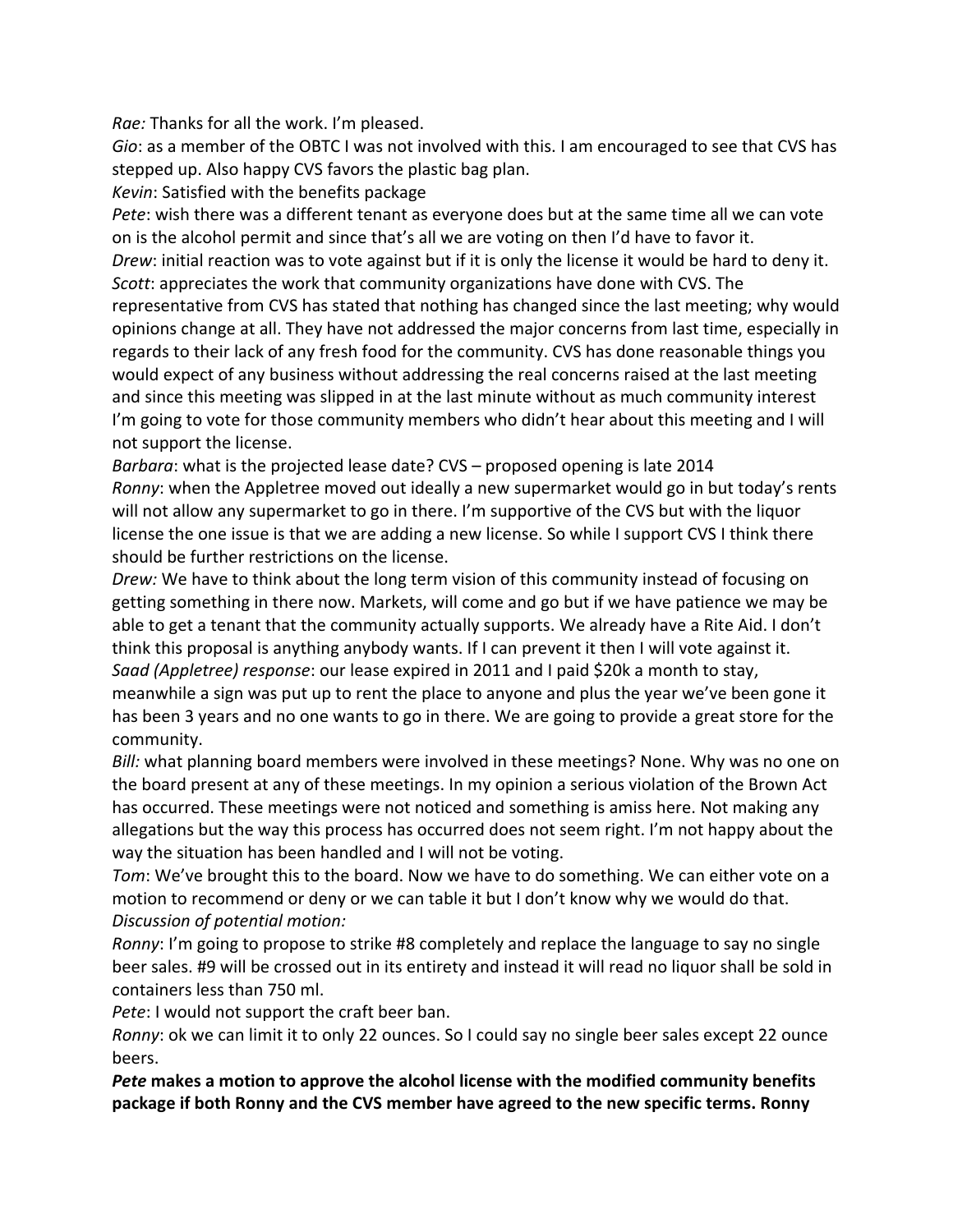**seconded the motion with a friendly amendment. The entire community benefits agreement will remain with the following change:**

**"No single beer sales except 22ounce. No liquor shall be sold in containers less than 750ml." Pete agrees to the amendment**

**Vote: 8-2-1 (Bill Busche abstained because the way the process bringing this item back to the table occurred "does not seem right")**

SEE THE DOCUMENT AGREED UPON (WITH THE CHANGES ABOVE) AT THE END OF THIS DOCUMENT

#### **Action Item #3: Del Mar Units. Project # 306989**

*Architect*: the project involves demolishing one permitted and one run down home and replacing it with 2 homes. General discussions of the design and examination of a great scale model.

*Kathy Blavat*: I'm a neighbor and many of us did not know about this project. I think that they should have the opportunity to weigh in. This is an historical home that has been purposely blighted in order to get out of the designation and I'm worried about that as well as some of the setbacks. I think a lot of people are concerned about the historical cottages.

*Architect*: we are not asking for anything except what the zone permits. The setbacks are to code as is everything else.

*Discussion* of the historical review. Jane reviewed it and determined it met all 4 criteria to be deemed historic but the city overruled her determination. Discussion of code compliance and general agreement that the city is doing a poor job enforcing policies and the community should work together to ensure that we recognize and prevent purposely blighted homes. **Scott makes a motion to approve the project as presented if the city confirms that proper notification has been given per the city requirements of noticing. Seconded by Barbara**. **Vote 12-0-0**

#### **Action Item #4: McDaniel residence. Project #327936**

*Architect*: We are proposing to keep the existing look from the front with small additions to the backside and we are adding a 2 car garage with a small unit above with parking for the unit provided in a single spot. Way under the allowable FAR and parking is provided, materials will match.

**John makes a motion to approve the project as presented, Rae seconds. Vote: 12-0-0**

**Action Item #5** (moved from agenda item 6): **Election Committee Rae will chair. Members are John and Scott. Vote 10-1-1**

**Action Item# 6** (moved from action item #2)**: Public input changes to the OB Precise Plan.** This is part one of the subcommittee recommendations to the board. Due to the high volume of comments we still have more to review and we are still waiting for the city to provide us with the full set of comments. A lot of the comments are actually covered in the plan… *Public Comment:*

*Patty Lewis*: My concern is the Point Loma commercial area and the zoning right now is not in line with the quiet character of the community. We should not be the same commercial zone as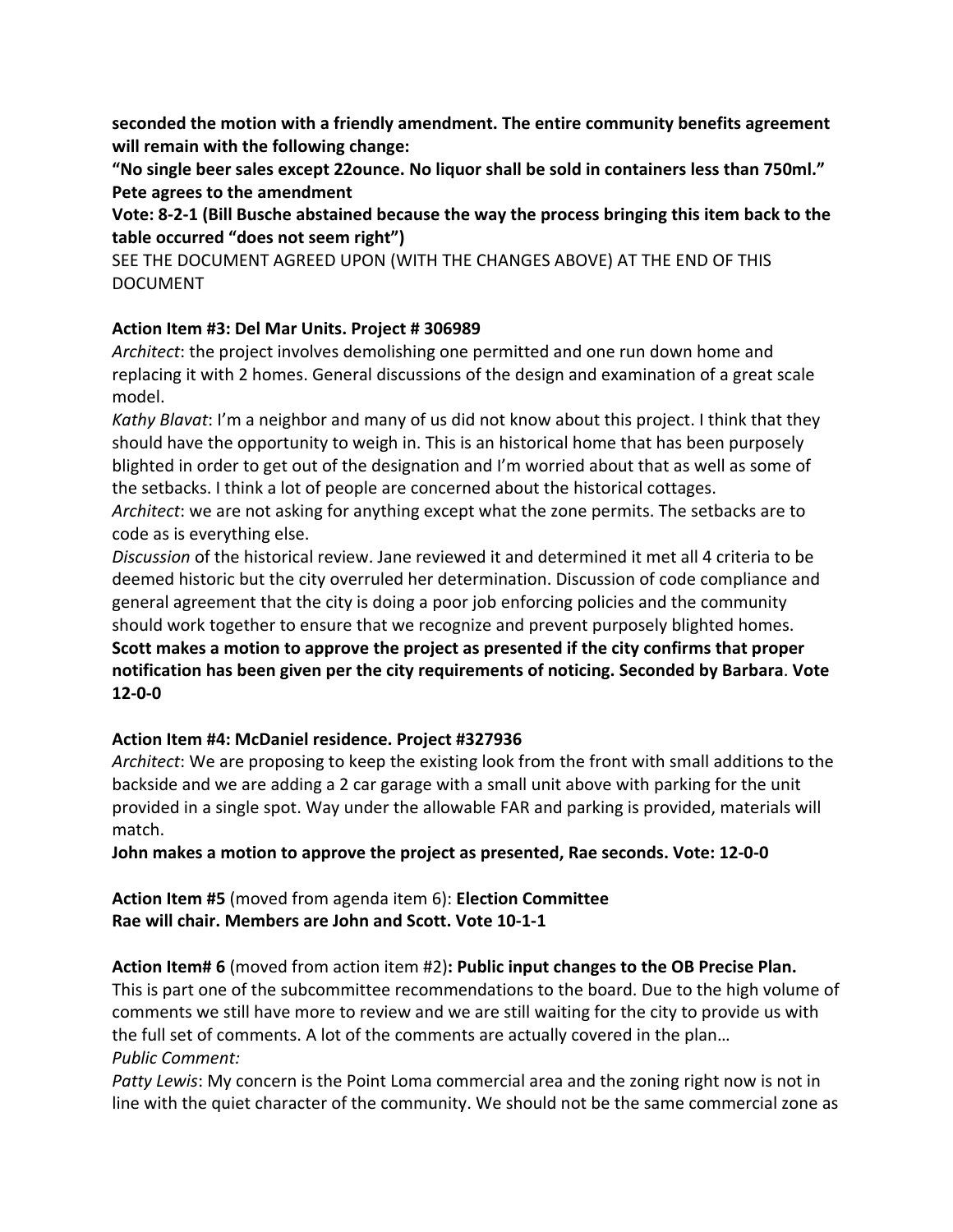Newport and Voltaire. Request is that the hours of operation should be limited. I have submitted my concern to the city.

*Nancy Vaughn:* Seconds the comments of the previous speaker. The commercial district on Point Loma is different and should be treated as such. Please use the same language from the old plan for the new plan to describe the different nature of the Point Loma street. Please rezone this are C-N.

*Lynne Miller:* Restates the comments above about Point Loma street with some additional handouts for the board. Concerned about Mr. Klein's planned Kodiak development will destroy the community. Formal proposal has also been submitted to the city with the rewording of the language describing the street from the old precise plan.

*Board response* to concerns: Zoning change will be very difficult but we can work with the wording issue.

*Gio* proposes that will have a special meeting January 8<sup>th</sup> to continue the review of the public input.

#### **Barbara motions to adjourn, Rae seconds. Vote 12-0-0**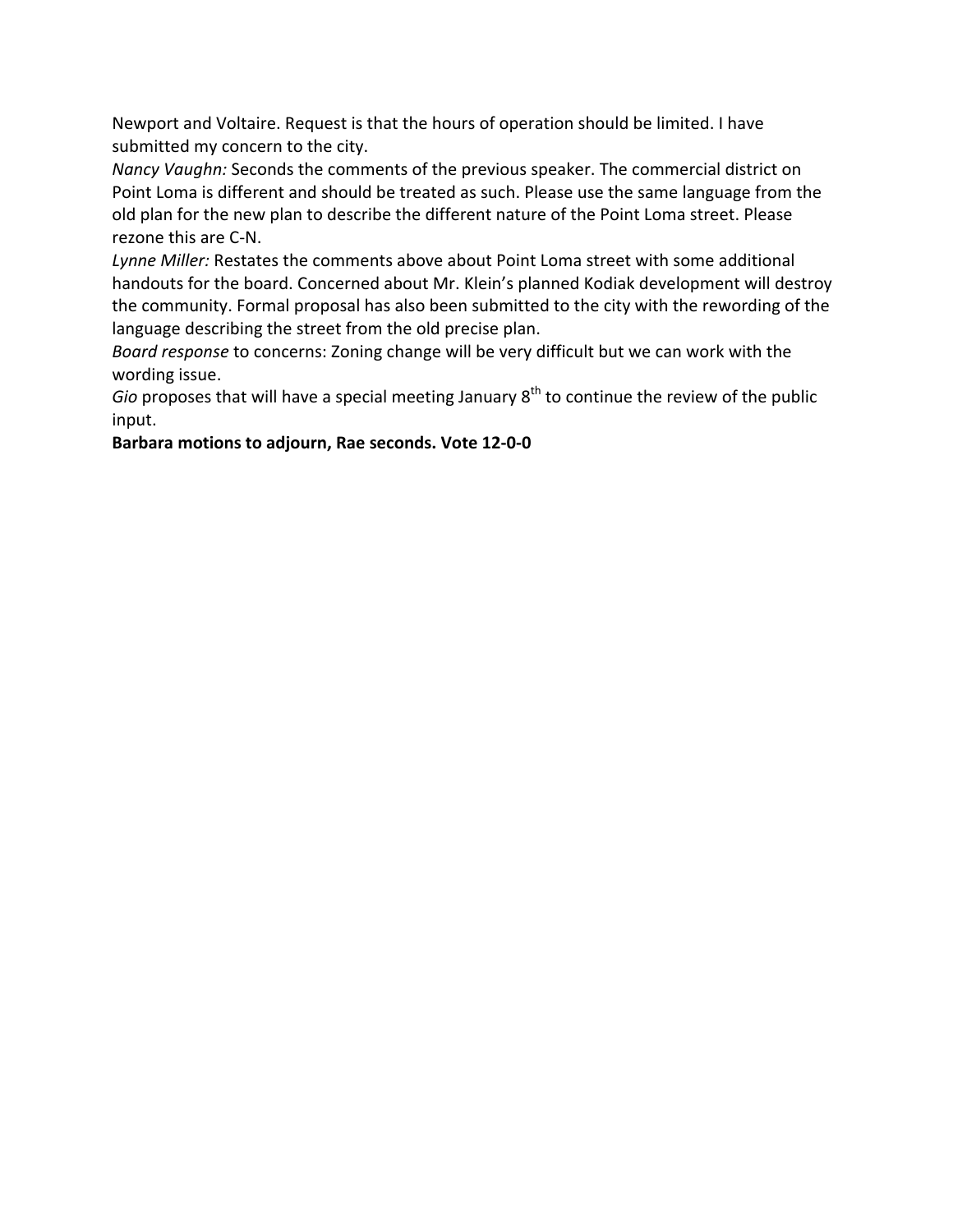# **CVS Pharmacy 4949 Santa Monica Avenue Proposed OB Community Benefits Package**

With the opening of its store on Santa Monica Avenue, CVS Pharmacy is proud to become a stable, long-term member of the Ocean Beach community, and will provide several community benefits to the Ocean Beach community. CVS Pharmacy offers the commitments below in support of its request for a finding of Public Convenience or Necessity in issuance of a license for off-sale alcoholic beverages:

## **Approximately \$2.5mm investment in building, property and FFE improvements, including:**

o New roof

o Upgrade building electrical system to current standards which will contribute to energy efficiencies and reduced greenhouse gas emissions. CVS is committed to the California Green Building Standard. By reusing and recycling the existing structure, CVS will minimize environmental impacts, and contribute to the longterm sustainability of the environment.

o CVS' environmental commitment includes the use of:

 $\Box$  Superefficient high SEER rating HVAC units

 $\Box$  Energy efficient LED for interior and exterior lighting

 $\Box$  A high sophisticated Energy Management System linked to a corporate control center and monitored 24/7

o Repair and resurface parking lot for visual and functional enhancement

o New parking lot lighting for safety and security

o Replace existing landscaping and plant new water conserving landscape material to meet City, State and local conservation standards. Placement and selection of landscape material shall be designed to discourage loitering and occupation by transients.

o Loading dock area redesign for safety, visibility, access

o Repaint building (see exception below regarding mural)

o Upgrade pedestrian improvements to comply with ADA and accessibility standards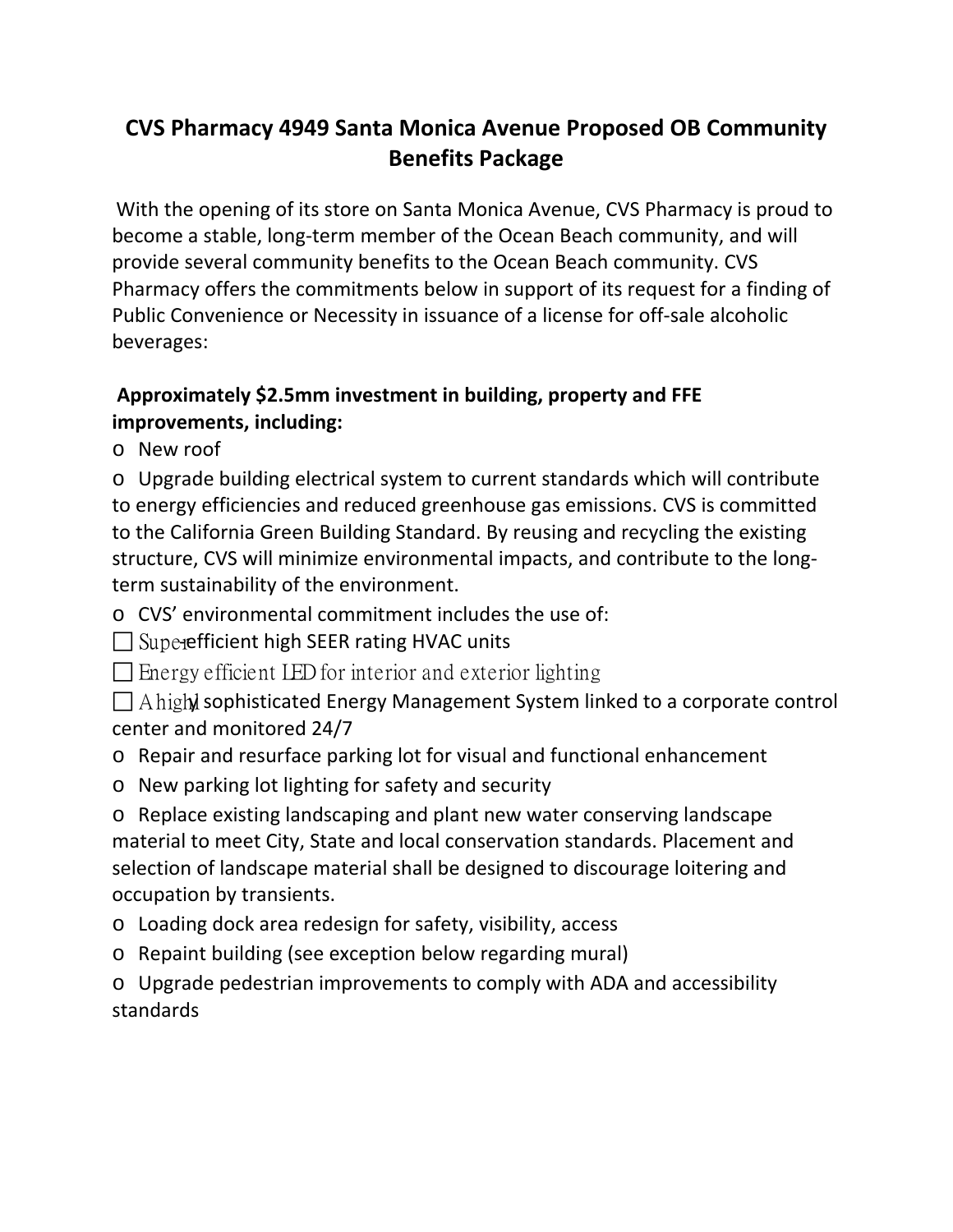### **Community benefits**

o CVS will be a stable, long-term presence in and member of the Ocean Beach community, bringing property stability to the largest vacant parcel in the community, shoring up property values, attracting customers to the central Ocean Beach business district, and actively participating in local community and business causes and events for the term of its occupancy. CVS' lease is expected to be for 25-50 years, including extensions and options.

o CVS occupancy and operation will generate a high and sustainable level of sales and property tax revenue

o CVS has committed to preserving the community character of the property by re-using the existing architectural structure and preserving the existing front elevation of the building.

o CVS will preserve and restore the existing mural (less Apple Tree name), or replace it with a new mural from a community artist that CVS agrees to select with community involvement and/or host a community art mural produced at the Ocean Beach Street Fair.

o CVS will become a member of the Ocean Beach Mainstreet Association

o CVS will become a member of the Ocean Beach Town Council and commits to supporting the annual OB Food and Toy Drive by hosting receptacles for community donations of money, food, and toys.

o CVS will participate with the community in efforts to make any surplus parking open for public use for community businesses (contingent on compliance with City zoning regulations and concurrence of SDPD, as CVS business use allows)

o CVS will provide and maintain trash cans along property frontage sidewalk or property perimeter as part of its regular on-site trash management program (contingent on any required approvals by the City - Requested by Council office)

o CVS will enhance Ocean Beach's food access by offering a variety of groceries, including refrigerated items (such as milk and eggs) and canned and boxed items (such as cereal , canned soup, frozen vegetables), and CVS will evaluate the feasibility of offering a limited selection of fresh produce contingent on food and safety regulations and permitting.

o CVS supports the local economy and will provide a process whereby local vendors and suppliers can submit products to be sold within the Ocean Beach CVS location (e.g. - Direct Store Delivery Supplier system or DSD).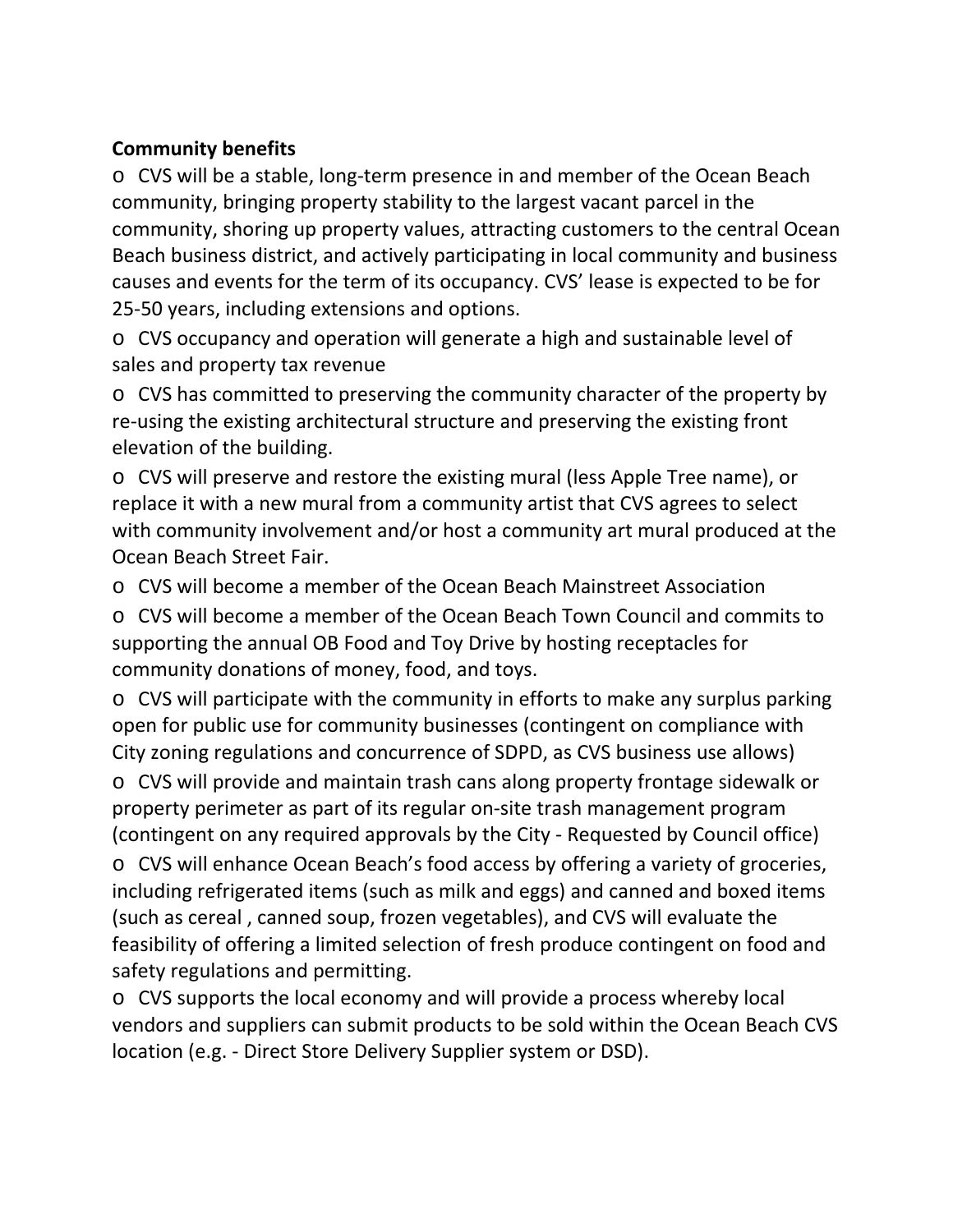o CVS will provide 20-30 new high-quality jobs to the community including strong training, pay, and benefit packages. Medical coverage is offered to CVS employees that work 24+ hours per week. CVS has the highest rated job satisfaction in its industry and will contribute these beneficial jobs to the Ocean Beach community by prioritizing qualified candidates from within the community in its hiring process.

o CVS will be supportive of a plastic bag ban ordinance (as passed by the City of Solana Beach and considered for enactment by the City of San Diego) and will sell reusable recycled totes.

## **Alcohol security measures**

o CVS is a pharmacy, not a liquor store, with competitive pricing for all daily needs and has a strong incentive for compliance with alcoholic sales laws and regulations, prevention of loitering, and preserving high moral character of the community. Unlike liquor stores, sale of alcoholic beverages is offered as a convenience to CVS customers during the course of their normal shopping experience.

o No more than 5% of the floor area of the building will be used for the display of alcoholic beverages

o CVS will provide extensive training of all employees in compliance with all ABC regulations and SDPD requirements, theft prevention, and age verification.

o CVS will provide regular enforcement of loitering restrictions on the property including prevention of public drinking and transiency, and reporting to police of loitering in public areas and any potential threatening circumstances

o A CVS store manager will be on the premises during all business hours and will be responsible for compliance with all laws and regulations, security, public safety, and abatement of litter, graffiti, and loitering

o 14 security cameras inside store, including three cameras to cover alcohol aisles

- o 3 security cameras focused on parking lot and grounds
- o Alcohol sales will be limited to the hours of 7:00 AM to 10:00 PM
- o No sales of kegs
- o No sales of individual cans
- o No sales of single shot/mini bottles of liquor
- o No sales of malt liquor
- o Beer will not be sold in single containers of larger than 32 oz. per container